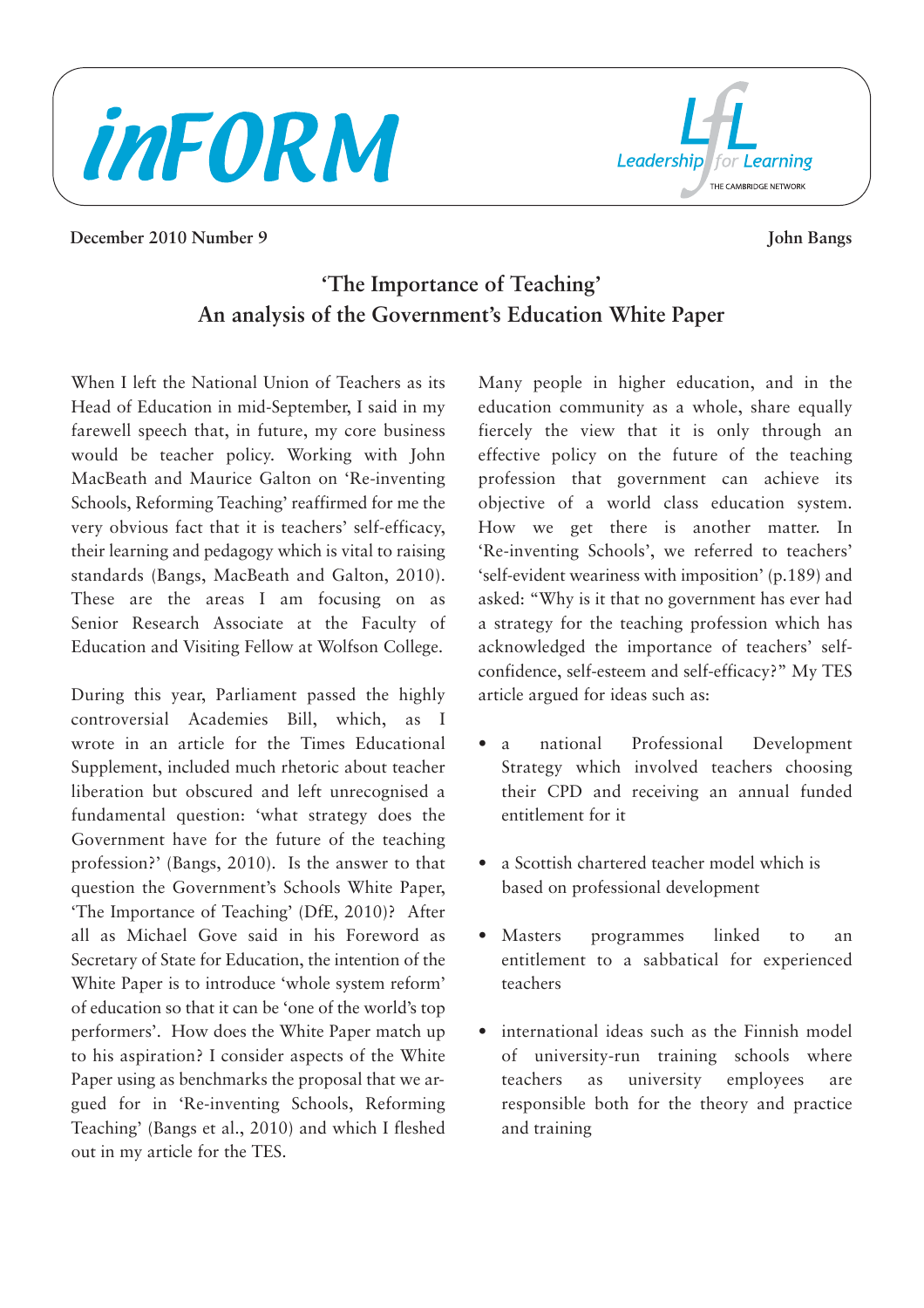The full picture of Government intentions is not set out solely in the White Paper. Its accompanying paper, 'the Case for Change' (DfE, 2010) is as important, if not more so, than the White Paper itself. The argument is that its Government's reform proposals are based on evidence not ideology and that the education system in England will not become outstanding unless it learns from developments globally. Its avowed focus is on how some education systems narrow the gap between the achievements of young people from advantaged and disadvantaged backgrounds. Albeit that some of the evidence has been cherry picked and feels partial, it is the first time that I can remember a government setting out its evidence base for reform.

#### **The Case for Change**

There are two overarching influences within the White Paper: the first is the Organisation for Economic Co-operation and Development (OECD); the second is the global consultancy, McKinsey. Indeed, the Prime Minister and the Deputy Prime Minister in their Foreword argue that:

The first, and most important, lesson is that no education system can be better than the quality of its teachers.

This is one of the three principles in the McKinsey Report, 'How the World's Best Performing Education Systems Come Out on Top' (McKinsey, 2007). 'The Case for Change' also contains significant references to OECD's Programme for International Student Assessment (PISA) and the Teaching and Learning International Study (TALIS). Based on the PISA reports, Finland, Canada, Japan, South Korea and Hong Kong are referred to as exemplar systems.

There is much else which is sourced and referenced including: the UK's relatively low graduation rates compared with other countries (p.5); the characteristics of a potentially good teacher (p.7); and the relationship of 'high performing systems' to 'curriculum coherence'. Yet 'the Case for Change' is not above bending the evidence to make its case. One example of this is the approach to evidence cited in favour of expanding Teach First. Irrespective of the undoubted quality of Teach First, the two statements below can hardly be cited as evidence that Teach First students join because they believe the status of teaching is high, compared with other teachers. They are simply disparate statements bolted together.

While the majority of teachers rate the status of teaching as medium (47%) or low (43%), Teach First is now consistently rated as one of the top graduate recruiters.

It is a strong example of where the Government has strained to make the evidence fit the political narrative. In not making the point that many Higher Education Institutions (HEIs) are also top graduate recruiters and have received top ratings from OFSTED the inference is that initial teacher education (ITE) provision somehow fails to elevate the status of the teaching profession unlike Teach First. Yet the sections on professional development and school leadership fit comfortably the evidence on the most effective forms of Continuing Professional Development (CPD), in particular, in relation to collaborative professional development and practice-based approaches (pages 10-13). Indeed 'the Case for Change' evidence is a mixture of 'strained' and 'comfortable' evidence. Its evidence for structural reform, for example strains to conflate the PISA report's conclusions that school autonomy in budget control, teaching appointments and the curriculum favour high achievement, with particular forms of school organisation promoted by the United States Government (charter schools) and the Westminster Government (free schools and academies). No analysis is included within the Department's evidence document of other types of school.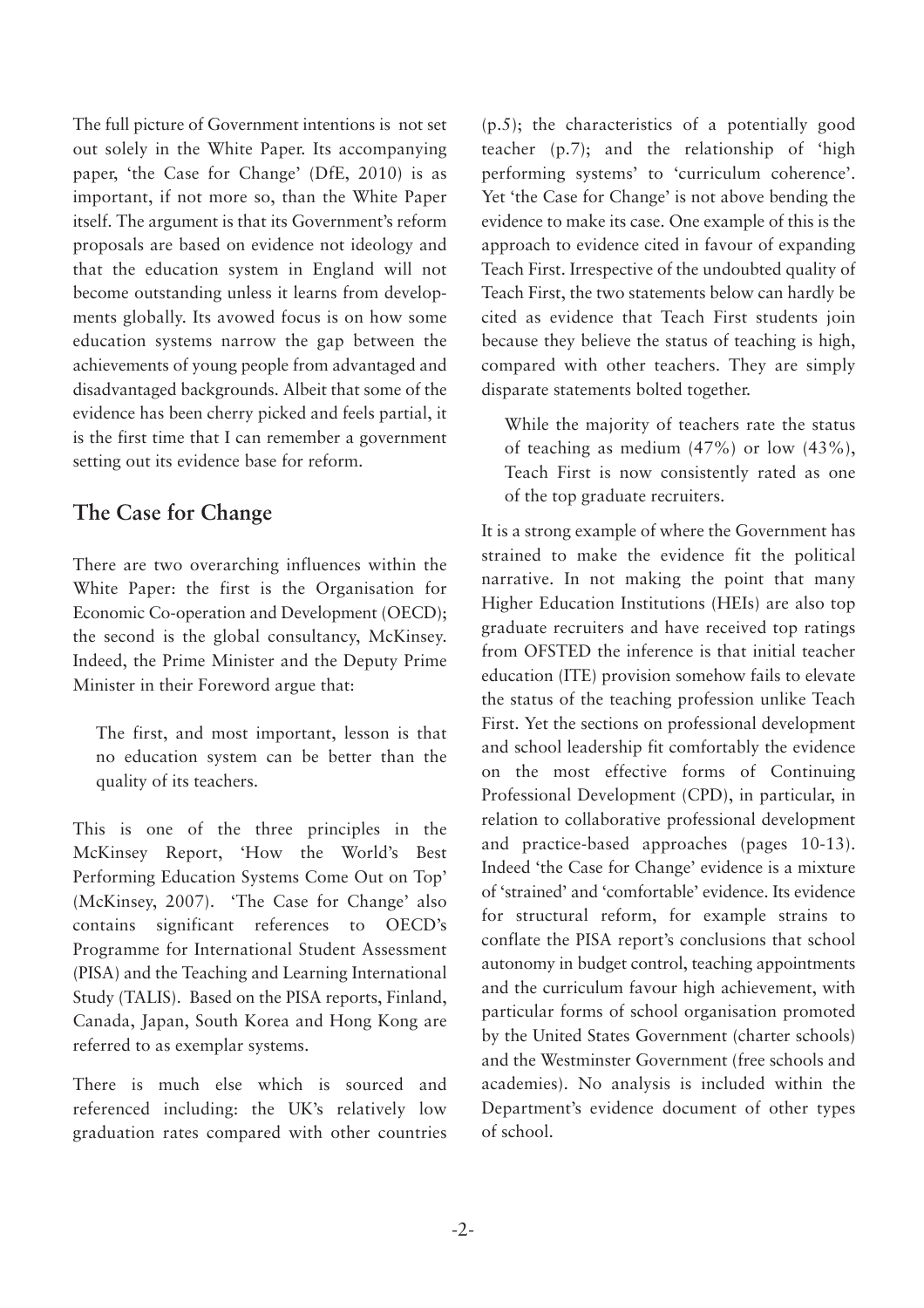Perhaps the best way of interpreting 'the Case for Change' is to see it as a document of two halves. In some sections evidence and intention fit comfortably because they are not overshadowed by already stated policy intentions. In others, the evidence is strained to fit the policy. Nevertheless it is a serious and substantial document. For the first time, the Government has sought to make an international case for educational reform.

### **The Importance of Teaching**

As the Faculty's initial response says, there is nothing exceptional in the Government's arguments for high degree levels of entry to ITE or its arguments for the main focus to be on classroom practice, or indeed for imaginative routes into teacher training, while maintaining very high quality (Younger, 2010). The use of 'strained' evidence is apparent in a spectacular way, when the White Paper ignores OFSTED's confirmation that ITE courses delivered by higher education partnerships are more likely to be deemed outstanding than school-centred initial teacher training and says that too little teacher training 'takes place on the job'. Again, as the initial Faculty response says, the introduction makes an unfortunate and an unnecessary contrast between Teach First and HEIs which recruit highly qualified graduates in tough and competitive environments. Nevertheless, the proposals to establish scholarships for capable students committed to entering teaching after graduation and incentives for 'higher performing graduates' offer real possibilities for HEIs.What is unfortunate is that the Government appears reluctant to consider that graduates who may have struggled to get degrees because of tough background circumstances may well have similar levels of empathy, intelligence and life knowledge to those claimed for armed forces leavers.

The detail in the White Paper on the proposed 'national network of teaching schools' is intriguing. As the Faculty's initial response suggested, teaching schools could open up a very real opportunity for HEIs to deepen their relationship with existing schools and establish new relationships (Younger, 2010). HEIs could take on the management responsibilities of initial teacher education in partnership with headteachers and governing bodies. There is also a credible argument for universities to establish university training schools, as I proposed in my July TES article. Finnish training schools and the staff employed there are university employees whose job it is both to teach and mentor students, engaging them in the study of pedagogical, curriculum and child development.

One of the most interesting sections of the White Paper is contained within paragraphs 2.26-2.28. They identify key features of effective teacher professional development; features which were drawn from EPPI-Centre research reviews of collaborative CPD studies cited in the White Paper (Cordingley, Bell, Rundell and Evans, 2003). Three proposals emerge from this short section:

- the National Network of Teaching Schools, within which teachers can be designated 'specialist leaders of education';
- the possible extension of a Chartered London teacher model, which involves reward for teachers engaged in professional development, similar to the post-McCrone Agreement Chartered Teachers' Scheme in Scotland;
- the possibility of introducing a competitive National Scholarship Scheme to support professional development, with an independent panel making the awards.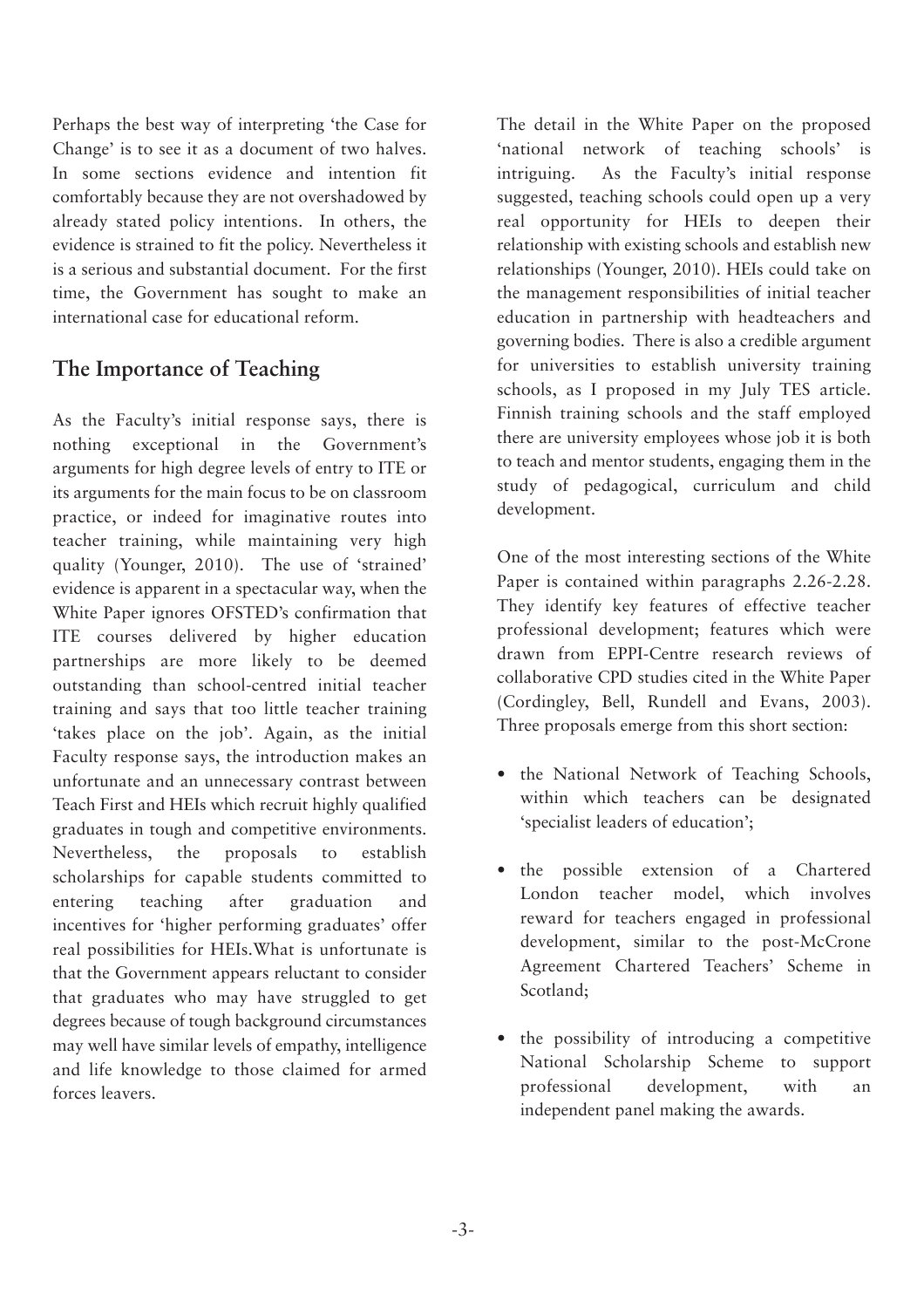These suggestions have very real potential. Specialist leaders of education 'provide a very real opportunity to expand the capacity for teacher leadership separate from managerial responsibilities. Such an approach mirrors the work on teacher leadership carried out by Leadership for Learning within the Faculty of Education in Cambridge. The Chartered Teachers Scheme in Scotland provides a recognition of teacher expertise which is very different from the individual financial incentives-based model within the upper pay scale in England. And could it be that the competitive National Scholarship Scheme could return one of the best aspects of the 2001-2003 National Professional Development Strategy – the Best Practice Research Scholarships?

All three ideas offer universities such as Cambridge an opportunity to provide the most effective form of professional development – collaborative professional development and a knowledge-base for teachers taking on specialist leadership positions.

More controversial is the Government's proposal to 'give headteachers greater freedoms to reward good performance and address poor performance'. There is no understanding within the White Paper of the distinction between voluntary peer observation, appraisal linked to feedback and performance management for accountability purposes. Peer observation is integral to collaborative professional development. My experience in the NUT with offering the Best Practice Research Scholarships was that teachers working together in pairs having had expert input, and evaluating their research at the end of their scholarships, not only led to very real embedded improvements in practice as the EPPI Reviews indicated, they also greatly enhanced teachers' self-efficacy and commitment to stay on in teaching. The White Paper simply conflates peer observation, appraisal and performance management which could seriously damage the potential for collaborative professional development initiatives and the necessary trust involved in peer coaching and mentoring.

This is compounded by the proposal to 'remove the current duplication between the performance management and the capability procedures for managing poor performance'. If this proposal is introduced, teachers would be less inclined to be open about their perceived weaknesses in practice, as well as their strengths, because any form of classroom observation would have the potential for the initiation of capability procedures. Unless the Secretary of State thinks again and makes clear distinctions between the purposes of classroom observation, the negative backwash effect on the capacity of teachers to improve their practice and innovate will be substantial.

The section under 'Teaching and Leadership' focusing on freeing 'headteachers and teachers from bureaucracy and red tape' contains an intriguing paragraph, particularly for all those committed to 'bottom-up' school self-evaluation – particularly in relation to ground-breaking work carried out by John MacBeath (MacBeath, 1999). Paragraph 2.53 re-emphasises the Government's commitment to remove 'the expectation on every school to complete a centrally designed self-evaluation form'. Paragraph 2.53 continues by saying that: 'We strongly support the view that good schools evaluate themselves rigorously'. The removal of the OFSTED-imposed School Evaluation Form, could lead to a revival and re-invigoration of innovative forms of self-evaluation which genuinely engage school communities in gaining valuable knowledge about how to go forward.

There is much within the White Paper which is outside my brief for this edition of Inform. Some proposals connect directly with teacher policy such as those on the Curriculum, Assessment and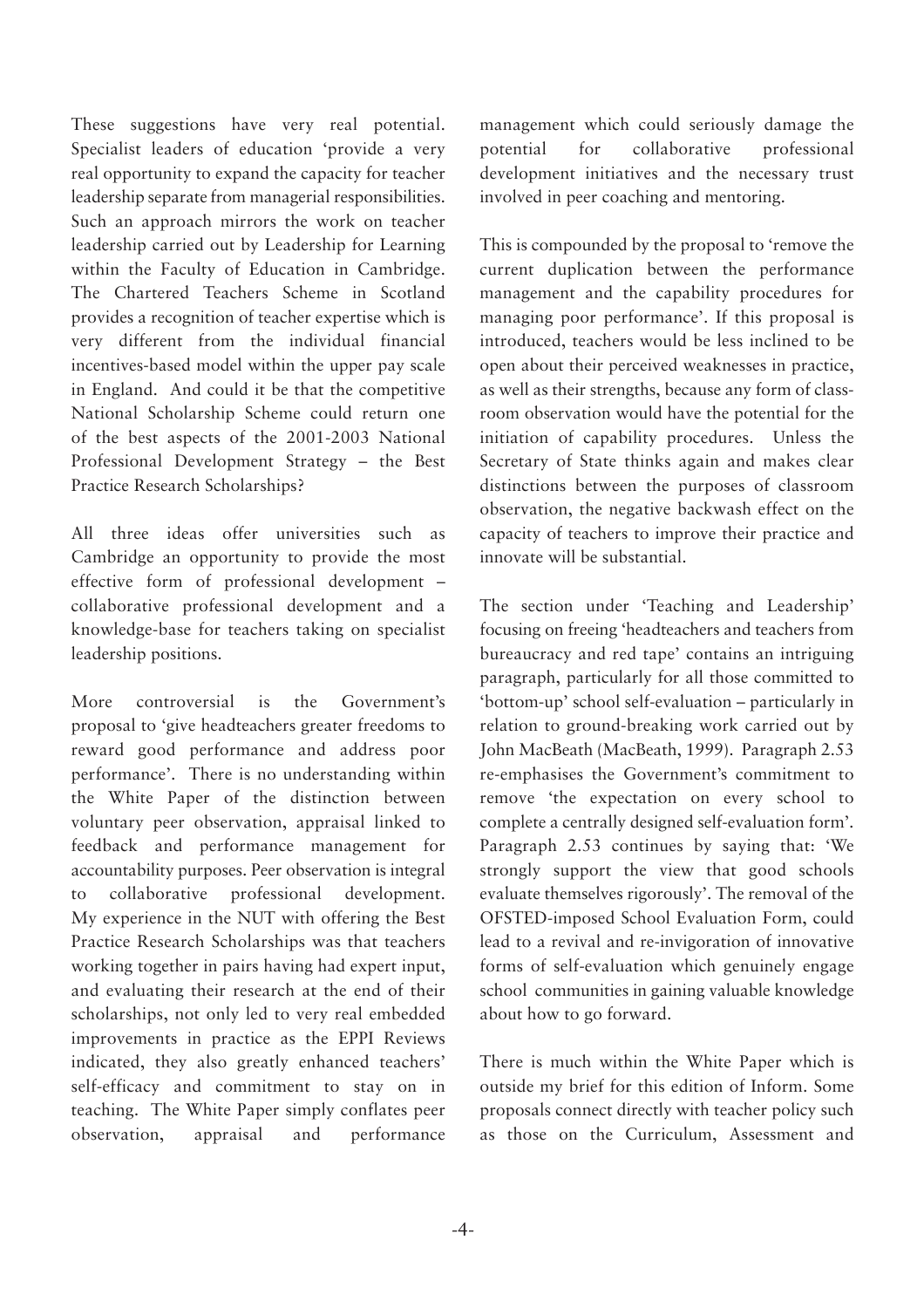Qualifications. Some proposals have value such as the intention to remove the over modularisation of post 16 examinations. Others are contradictory. The setting of new targets for examination results belie the Government's intentions to get rid of the target setting regime. A five subject curriculum, prescribed in detail, hardly confers new curricular freedoms. The net effect could lead to a weakening of children's entitlements to a balanced and broadly based curriculum. Indeed it is worth noting that an interesting aspect of the Secretary of State's proposals for a new knowledge-based core curriculum of five subjects is the role of Cambridge Assessment. Tim Oates' paper 'Could Do Better: using international comparisons to refine the National Curriculum in England' (Oates, 2010) is quoted in support of 'subjects such as mathematics… arranged in an appropriate, agerelated hierarchy' and of giving 'substantial time allocation to the fundamentals of subjects'. In contrast the Cambridge Primary Review (Alexander, 2009) with its powerful and detailed recommendations for reforming the primary curriculum is not mentioned. It is clear that Cambridge Assessment has had a strong influence on the core curriculum proposals.

# **A strategy for the teaching profession?**

The future of initial teacher education is not clear. Higher education institutions already have very close working relationships with a whole range of schools, not just with designated training schools. The question, then, of whether the reform of teacher education is a continuum, rather than a revolution, remains open. It is quite clear that the Coalition Government envisages a continuing and fundamental shift of power away from local authorities to headteachers, who will have the responsibility for establishing, not only training schools, but an increasingly complex structure of hubs and clusters to cover a whole range of activities.

What is not clear is whether the number of individual proposals for classroom teachers have the same weight and coherence as those for school leaders. One of the most striking sections within 'Re-inventing Schools, Reforming Teaching' was the interview with Judy Sebba, now at Sussex University and an ex-Department for Education Senior Adviser, responsible for research. Her concern was that, in her new role, she had to find ways of allocating funding to teachers who had become disenfranchised from professional development in their schools because they had fallen out with their headteachers. This concern has real resonance, particularly given the new powers the Government is giving to headteachers. This is not an anti-headteacher comment, but, with the removal of ring fenced CPD grants including dedicated funding for the National Strategies, the sole decision maker on CPD funding allocations is the headteacher. This is not a healthy balance. As we asked in the book, how might an equitable right or entitlement to CPD be secured? The White Paper doesn't seem to answer this question despite the fact that 'the Case for Change' emphasised the TALIS report conclusion that:

appraisal and feedback have a strong positive effect on teachers and that an effective school system should have an approach to appraisal and feedback which provides incentives to teachers, rewards good performance and provides development opportunities where needed. (OECD, 2009)

While the Government is to be congratulated for committing itself to the second round of TALIS, there is a consistent argument for it to have analysed more closely the first TALIS study and to have gone back to a much earlier and more profound study, the James Report of 1972 (HMSO, 1972) – which proposed a comprehensive and strategic approach to teacher learning.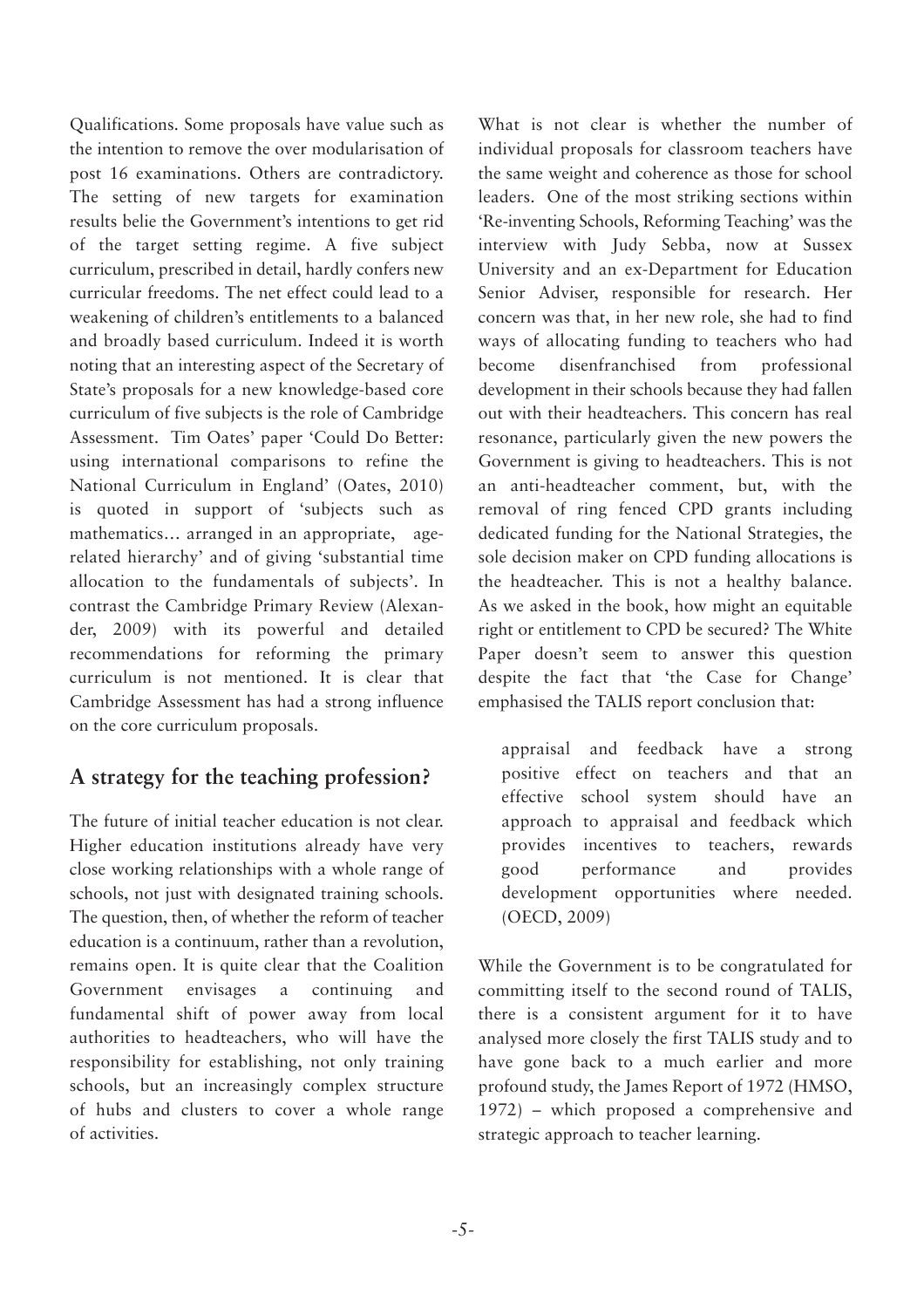I look forward to others initiating the debate on the White Paper's proposals on the new school system, pupil behaviour, accountability, school improvement and school funding. My main focus has been on the future of the teaching profession. In that respect, although there are some green shoot opportunities for teacher development, the Government could have turned its eyes away from structural reform and heeded more closely the aphorisms in the report it so widely praises - the McKinsey Report:

- the quality of an education system cannot exceed the quality of its teachers
- the only way to improve outcomes is to improve instructions
- high performance requires every child to succeed

Although such principles might seem self- evident, creating a coherent strategy for the teaching profession around them would have really placed the English education system on the front foot.

## **John Bangs**

John Bangs has recently retired from the National Union of Teachers where he was Assistant Secretary in Education, Equality and Professional Development. He continues to work internationally with the Organisation for Economic Co-operation and Development and the Trade Union Advisory Committee. His previous teaching career included teaching at a special school for pupils with moderate learning difficulties where he was responsible for Art, Ceramics and Literacy and being a teacher member of the Inner London Education Authority. He is now a Senior Research Associate with Leadership for Learning: the Cambridge Network at the Faculty of Education, University of Cambridge, a Visiting Fellow at Wolfson College and a Visiting Professor at the Institute of Education.

**Reinventing Schools, Reforming Teaching: From Political Visions to Classroom Reality by John Bangs, Maurice Galton and John MacBeath.**

*Reinventing Schools, Reforming Teaching* considers the impact of educational policies on those who translate political priorities into the day-to-day work of schools and classrooms, illustrating how political decisions in education can be explained by the personal experiences, predilections and short-term needs of key decision makers. Based on interviews with leading proponents and critics of educational reform, which reveal the dynamics behind the creation of education policies, the book covers a wide range of themes.

Bangs, J., MacBeath, J., Galton. M. (2010) *Reinventing Schools-Reforming Teaching. From Political Visions to Classroom Reality.* Oxon: Routledge, 978-0-415-56134-1.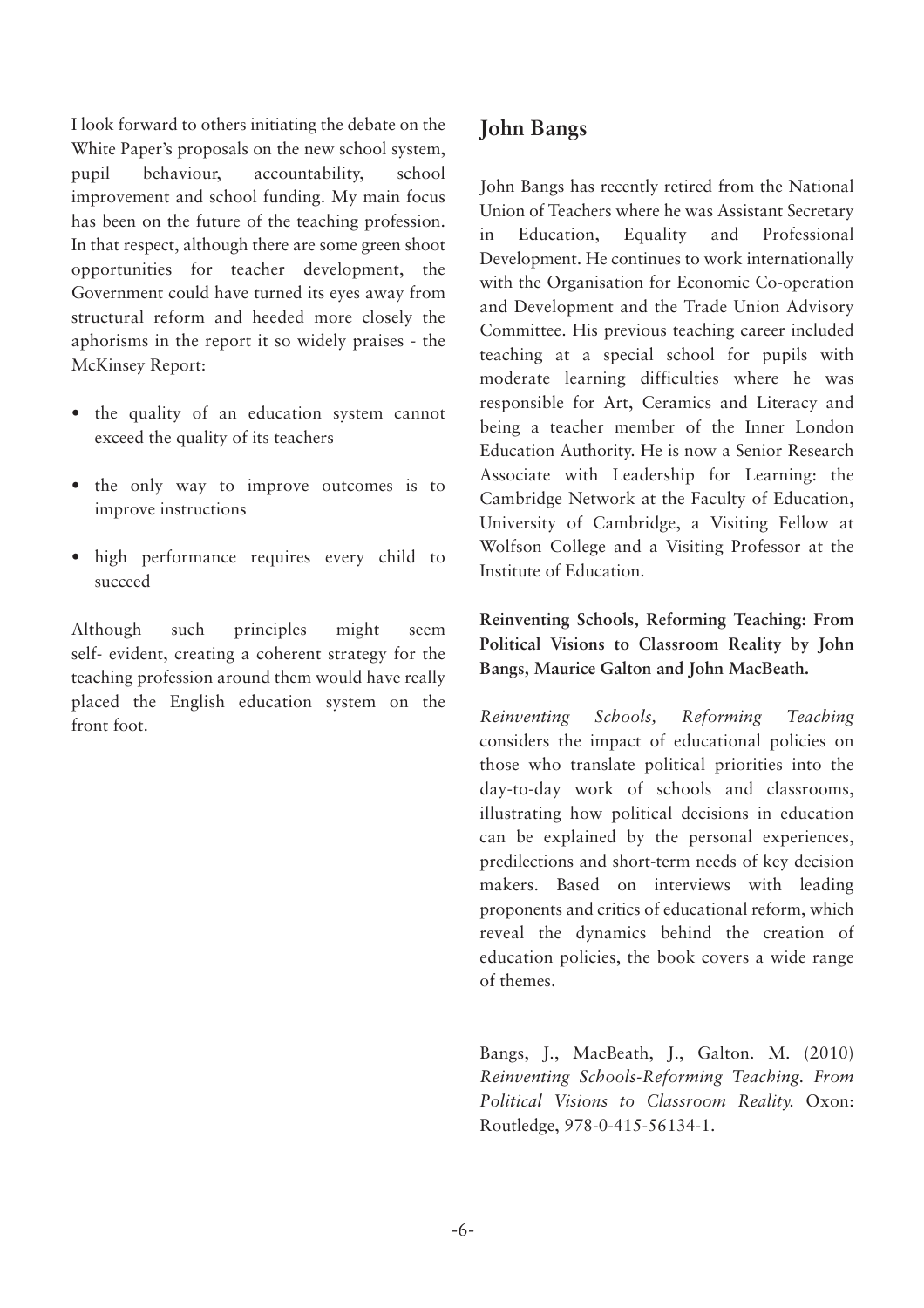#### **References**

Alexander, R. (ed) (2009) *Children, their World, their Education: final report and recommendations of the Cambridge Primary Review*, Abingdon: Routledge.

Bangs, J. (2010, July 16) Developing Teachers is the Only Way to Reform. *Times Educational Supplement*. Accessed from the internet on 3.12.10 at

http://www.tes.co.uk/article.aspx?storycode=60504 33

Bangs, J., MacBeath, J., Galton. M. (2010) *Reinventing Schools-Reforming Teaching. From Political Visions to Classroom Reality.* Oxon: Routledge.

Cordingley P., Bell, M., Rundell, B. and Evans, D. (2003) The impact of collaborative CPD on classroom teaching and learning. In: Research Evidence in Education Library. London: EPPI-Centre, Social Science Research Unit, Institute of Education. Available online at http://eppi.ioe.ac.uk/EPPIWeb/home.aspx?page=/ree l/review\_groups/CPD/review\_one.htm

Department for Education (DfE) (2010) *The Case for Change.* London: Her Majesty's Stationary Office (HMSO).

Department for Education (DfE) (2010) *The Importance of Teaching* - *The Schools White Paper 2010.* London: Her Majesty's Stationary Office (HMSO).

The James Report (1972) Teacher Education and Training. Report by a Committee of Inquiry appointed by the Secretary of State for Education and Science under the Chairmanship of Lord James of Rusholme. London: Her Majesty's Stationary Office (HMSO).

MacBeath, J. (1999) *School Must Speak for Themselves: the case for school self-evaluation,* London: Routledge.

McKinsey and Co. (2007) 'How the World's Best Performing Education Systems Come Out on Top'. Accessed3.12.10 athttp://www.mckinsey.com /clientservice/Social\_Sector/our\_practices/Education/Knowledge\_Highlights/Best\_performing\_ school.aspx

Oates, T. (2010) *Could do Better: Using International Comparisons to Refine the National Curriculum in England*. Cambridge: Cambridge Assessment.

Organisation for Economic Co-operation and Development (OECD) (2009) *Creating Effective Teaching and Learning Environments: First Results from TALIS.* Paris: OECD.

Younger, M. (2010) *Response to the White Paper: An Open letter to Faculty and Partnership Committee colleagues*, Cambridge: Faculty of Education University of Cambridge.